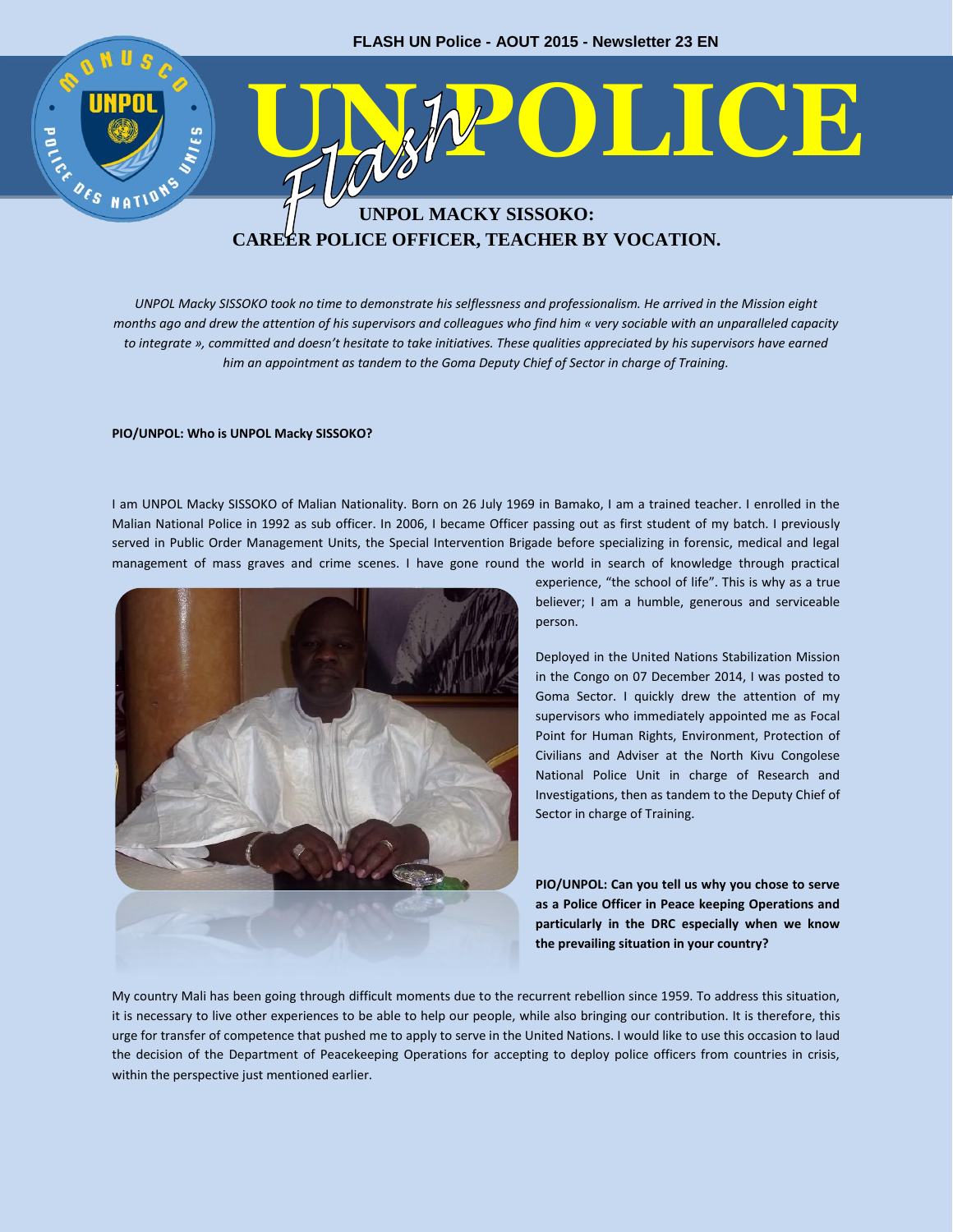## **PIO/UNPOL: Ever since you arrived in the Mission, you have been serving as Trainer in Goma Sector, can you tell us more about your experience in this domain?**

-Effectively, ever since my arrival in the Mission and despite my other equally passionate aptitudes, I have been victim of professional deformation because as a trained teacher, I am more at ease in this domain. This is why my devotion and selflessness in this field quickly caught the attention of my hierarchy.

I thus coordinated and supervised the basic police training of 400 North Kivu Congolese Police Officers, the on-going refresher training on elections security in Goma for 450 PNC Officers. Presently I am preparing the training of 315 PNC. 50 of whom in Mines and hydrocarbons, 240 in frontier police, 25 in lakeside Police in collaboration with the Organization for International Migration (OIM).

Training is a domain which enables people to know you in a few minutes. This is why though relatively new in MONUSCO Goma, I think I am more useful to the Police Component as a trainer within the PNC.

## **PIO/UNPOL: Do you have other ambitions for MONUSCO Police?**

My ambition is very big for the Mission, because I wish that through training, I can reduce the number of untrained PNC Officers. This explains why during my Joint Assessment Missions at KITSHANGA,



MWESO, PINGA and MUNINGI, I have always proposed a training or sensitization session geared towards the capacity building of our PNC partner in line with the insufficiencies noticed. I am also preparing myself to assume supervisory functions within the component for the attainment of our objectives. For the time being, I am learning in order to better understand the Mission in all aspects.

## **PIO/UNPOL: What has stroke you most in this Mission?**

Three things amongst others have stroke me in the mission. They are:

Responsibility within the Mission: Carry out assigned tasks with responsibility by ensuring the sustainability and enhancing the visibility of the Mission and the United Nations, while safeguarding your personality and projecting the image of your country.

The vulnerability of the human being. The example of this woman whom I found seriously burnt in her hurt, following an epileptic feet that pushed her into the fire as she was cooking in her kitchen in the BUHIMBA Internally Displaced Person's camp near Goma. Thanks to action taken by UNPOL, a Non-Governmental Organization took charge and this woman has never failed to thank UNPOL through my person.

Finally, I am marveled by the human warmth of our PNC partners. Wherever I find myself in Goma, I am greeted with one word ''MUALIMU'', meaning "Teacher". This recognition, acceptance of the transfer of competence, this feedback comforts and revitalizes me, as I continue to work towards sustaining and enhancing the capacity of my partners.

**PIO/UNPOL: Any final word?**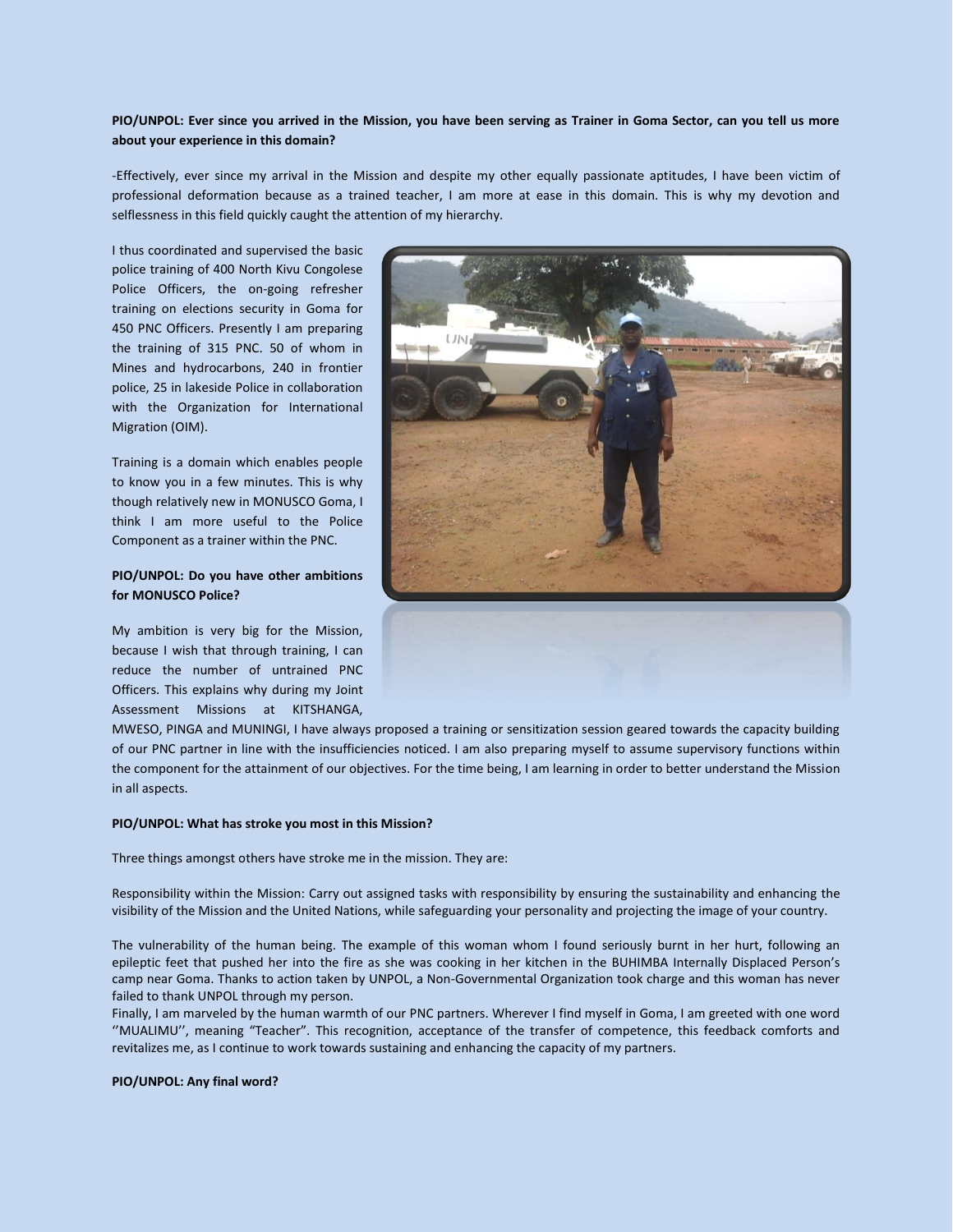I appeal for the respect of the principles of the United Nations in Peace keeping Missions as the success of the implementation of the mandate of the Security Council depends on this.

# **WHAT OTHERS SAY ABOUT HIM….**

### **UNPOL FAKOUO Zakarie, Goma Chief of Sector.**

UNPOL Macky Sissoko has been serving in Goma Sector since 16 January 2015. This is his first experience in peacekeeping missions. He is specialized in training and is one of the best in this Sector. Though newly deployed in the Mission, by respecting instructions and taking laudable initiatives in May 2015, he succeeded in supervising while at the same time giving lessons during the first phase of the basic training course for 400 Congolese National Police Officers in Goma, Masisi, Rutshuru and



present evaluation of this plan has revealed significant progress.

### **UNPOL ISMAEL HALABY, Goma Sector:**

Walikale in the absence of the substantive. This performance led to his objective appointment as tandem to the Deputy Sector Commander in charge of Training. His proven professionalism, devotion, commitment and experience that exceed expectations cannot be contested.

Furthermore, Macky is the Focal Point for the UNPOL colocation team with the Research and Investigation Group of the Congolese National Police where his quality of work, his close working relations built within a very short time with the PNC, are improving the level of professional and operational capacities of this Unit. He was first to come up with a mentoring plan with the Unit to which he is attached which was approved by the Chief of Sector before being examined and adopted by the commander of the Research and Investigations Group. A

In less than six months in the mission, this Officer has demonstrated his availability, integrity and professionalism. Very sociable and with an unparalleled integration capacity, he has been able in a very short time to change the outlook of the Research and Investigations Group of the Congolese National Police (GRI/PNC), where he is Adviser. Macky is ever ready to sacrifice for the group and for the wellbeing of the population. At work, he is undoubtedly ingenious. Twice in my presence, he has deferred his CTO in favor of the capacity building of the PNC. I encourage him to continue in the same vain, because he is honoring his country, the Police Component and the United Nations.

### **UNPOL YORO TRAORE, Serious and Organized Crime Support Unit, HQ- Goma:**

 I will start by saying that I knew him before our enrollment into the Malian National Police. Macky graduated from the "Ecole Nationale Secondaire" (ENSEC) as first student of his batch. He is thus a trained teacher. He joined the Police in 1992, a year before me. After his basic training, he was deployed in the northern part of Mali within the scope of securing that part of the national territory pruned to secessionist movements. Thereafter, Police Sargent Macky SISSOKO was transferred to Bamako in the private secretariat of the Director General of the Malian Police. At this level he was quickly distinguished for his discipline and his drafting skills. He served under three Directors General of the Malian Police. In 2003, he rose to the rank of Police Inspector which is the equivalent of "Officier de Police" in some countries. After his training, he was in charge of the Research Brigade of the 10 District of Bamako which is noted as one of the crime pruned neighborhoods of the Malian capital. He distinguished himself through the arrest of hardened bandits. Following the creation of the forensic Department (PTS) of the Malian Police, the Ministry of Internal Security and Civil Protection carried out a selection test aimed at constituting a viable